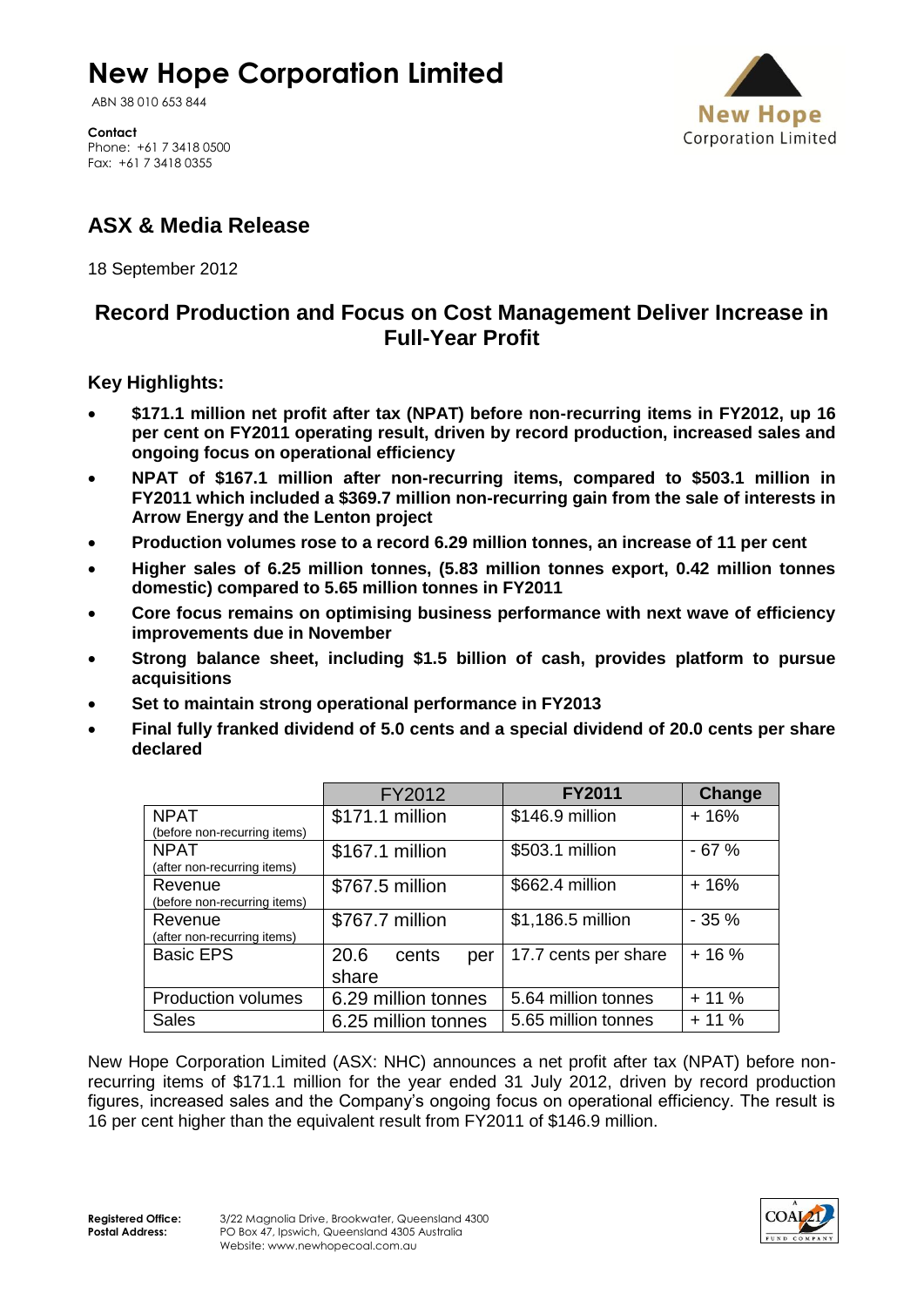NPAT after non-recurring items for FY2012 was \$167.1 million, compared with \$503.1 million in FY2011 which included after-tax gains of \$369.7 million from the sale of interests in Arrow Energy and the Lenton project.

Revenue from continuing operations rose to \$767.5 million, from \$662.4 million a year earlier.

Basic earnings per share, excluding non-recurring items, were 20.6 cents per share, compared with 17.7 cents per share in FY2011.

The Company's Directors have declared a final dividend of 5.0 cents per share (5.0 cents in FY2011) and a special dividend of 20.0 per share. These dividends will be fully franked and payable on 6 November 2012, to shareholders registered at 22 October 2012.

#### **Strong Operational Performance**

New Hope's mining and port operations ran at record levels in FY2012.

Total clean coal production reached 6.29 million tonnes, an increase of 11 per cent from FY2011. On-site operating costs were well managed and increased by only 0.5 per cent from the previous year, reflecting management's ongoing and successful focus on cost management.

Total sales reached a record 6.25 million tonnes, with 5.83 million tonnes exported and 0.42 million tonnes for domestic usage.

New Hope's 100 per cent-owned Queensland Bulk Handling (QBH) facility exported 8.67 million tonnes of coal on 120 vessels during FY2012, a 33 per cent increase on the 6.52 million tonnes shipped in FY2011. QBH continues to be a demurrage-free port.

#### New Hope Managing Director Robert Neale said:

"*New Hope's solid full-year result was driven by a record operational performance which saw both production and sales figures at all-time highs. Despite the unfavourable environment, this has enabled the Board to pay a special dividend, maintaining our track record of delivering superior shareholder returns relative to our peers."*

*"We remain focused on delivering shareholder value through the efficient operation of our existing assets with cost management set to remain a key ongoing focus in FY2013."*

#### **Development and exploration**

New Hope continues to maintain a portfolio of development assets, that are well funded by a strong balance sheet that included \$1.5 billion of cash at the end of the reporting period. The development portfolio includes the Acland Project, the projects acquired as part of our takeover of Northern Energy Corp. and our energy business that was bolstered recently by the acquisition of Bridgeport Energy Limited.

While New Hope remains committed to delivering on its expansion program, it is also committed to seeking prudent growth. In line with that approach, New Hope is reviewing the pace at which it progresses a number of its development projects following the recent deterioration in seaborne coal prices and amid the ongoing strength in the Australian dollar. The company remains well funded to develop all of its projects, as well as to pursue acquisition opportunities that may arise.

New Hope's exploration program in FY2012 has focused on resource definition in the Bowen Basin (Lenton) and Surat Basin (MDL244 for the continuation of the New Acland mine).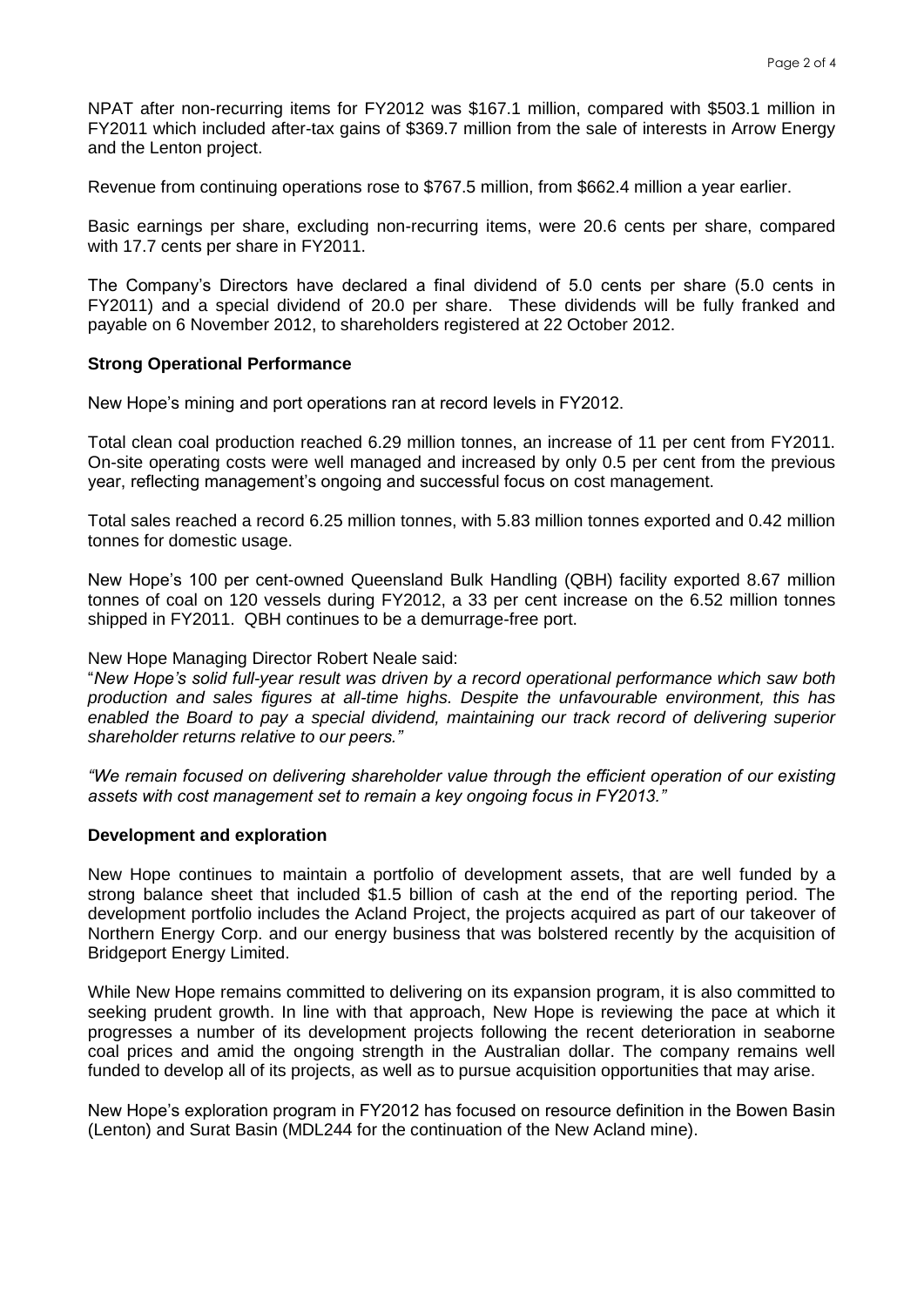#### **Alternative Energy Activities**

New Hope's energy business continues to provide diversification and also a number of opportunities to add new cashflow to our existing coal assets.

New Hope's carbon-to-energy and coal-to-liquids programs continue to progress well, with the ACT 'Proof of Concept' indirect coal conversion plant expected to be delivered to the Jeebropilly mine site by the end of the 2012 calendar year.

Work on the direct coal liquefaction process also continues to progress well, with the commissioning of a 1 tonne per day POC plant underway in the USA. Diesel production from the liquids will be evaluated over the next six months.

New Hope's research and development program into carbon-to-energy and coal-to-liquids remains on-budget, despite some delays caused by design modifications and equipment availability.

In addition, New Hope recently acquired the shares it didn't already own in Bridgeport Energy which has operations in the Eromanga and Otway Basins. These assets, which include three operated fields, are currently being integrated to the portfolio, following which New Hope plans to develop and implement a strategy to significantly increase production, both from the existing fields and potentially from acquisitions.

#### **Pastoral operations**

The New Acland Pastoral Company continues to play an important role in supporting land management activities at Acland. In FY2012, 2,138 head of stock were sold, and 2,336 head of stock were purchased. At year end 1,996 head of stock were grazing on 3,752 hectares of land.

An assessment of the commercial productivity of rehabilitated mining land was undertaken during FY2012 and further third party supervised trials will be undertaken during the 2013 financial year in order to verify the viability of rehabilitated land and optimise rehabilitation practice.

#### **Corporate**

New Hope's key strategic focus continues to be to develop its portfolio of coal projects and energy technologies, while maintaining a focus on operational excellence and safety performance.

#### **Outlook**

New Hope is poised to deliver another year of solid operational performance in FY2013. New Acland has demonstrated its capability to run at design capacity and is well-placed to achieve similar levels of production in the current year. Production from West Moreton will be similar in 2013 to levels achieved in 2012, with the closure of New Oakleigh in January 2013 offset by increased production from Jeebropilly.

QR National continues to perform rail services at or above contract levels, while the QBH port facility has the capacity and demonstrated monthly performance to handle up to 10 million tonnes in 2013.

All of New Hope budgeted 2013 production is contracted under multi-year long term contracts.

In addition, production from the newly acquired Bridgeport Energy assets will add to revenue, with the potential for an increase in earnings in the coming years.

#### Mr Neale said:

*"Currently the coal sector is under margin pressure from high AUD:USD exchange rates and offsite cost increases including government taxes and charges.*